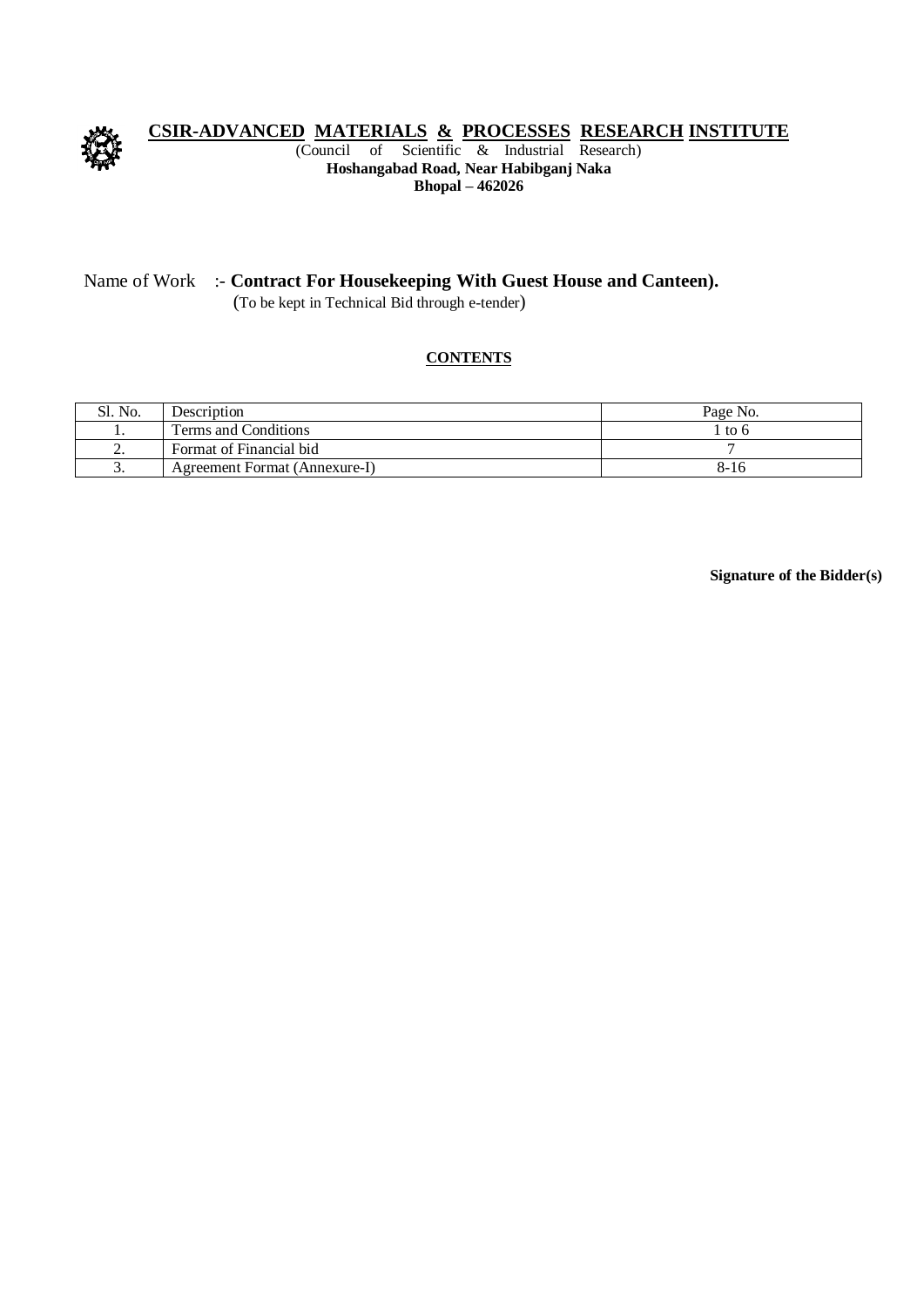CSIR-ADVANCED MATERIALS & PROCESSES RESEARCH INSTITUTE **(Council of Scientific & Industrial Research) Hoshangabad Road, Near Habibganj Naka, Bhopal –462026**

## **TENDER FORM (Technical Bid)**

### **General Terms and Conditions of the Contract For Housekeeping With Guest House and Canteen**

#### 1.0 **SCOPE OF WORK**

The Contractor's scope of work shall consist of providing Housekeeping services to the Institute like data entry, preparation of drawings, mechanical fabrications, computer operation/data entry/programming/clerical Assistance/typing and general help in the office.

 For this **67 skilled** manpower on contract basis are to be provided, based on requirements of the Institute, which may vary from time to time. Requirement of additional workers at the project site (generally out of Bhopal) will have to be met/provided by the Contractor on the contract rates and at the same terms and conditions.

The Contractor's scope of work will be for guest house and canteen maintenance, the objectives of the service provided for these activities can be grouped into two basic categories

- Room up-keeping
- Catering

#### **GUEST HOUSE :**

- (A) Room up-keeping : This service is mainly related to maintenance of cleanliness of the kitchen, two dining halls, rooms in the guest house (8 Nos.) and the surrounding areas. At present **three workers** are deployed for the above work. The activities are as follows:
	- i) Changing of bed sheets, pillow covers, towels, toiletries etc. as and when required
	- ii) Keeping the rooms (sweeping, moping, dusting, cab web removal etc.) and toilets (cleaning with harpic/acid phenyl etc.) clean with room fresheners and mosquito repellents etc.
	- iii) Reception assistance (24 hours) including record maintenance, collection & deposit the guest charges to the laboratory authorities
	- iv) Maintenance of guest house inventory.
	- v) Breakdown reporting.
	- vi) Arrangement to cope up with any kind of emergency/exigencies etc.
		- Note: Items for i iv to be provided by CSIR-AMPRI, Bhopal.
	- (B) Catering: This service is mainly related to providing bed tea, breakfast, lunch and dinner services to the guests, visitors and CSIR-AMPRI officers if any on special occasions. At present **three workers** are deployed for the above work the details of the services are as follows:

 Provide bed tea, breakfast, lunch/dinner for day to day guests as per the menu and approved rates list given by CSIR-AMPRI to the contractor by deploying required manpower. Only manpower charges with statutory payments are payable by CSIR-AMPRI, Bhopal as prescribed by the Labour Commissioner (Central).

> Signature of Contractor Page.1 of 16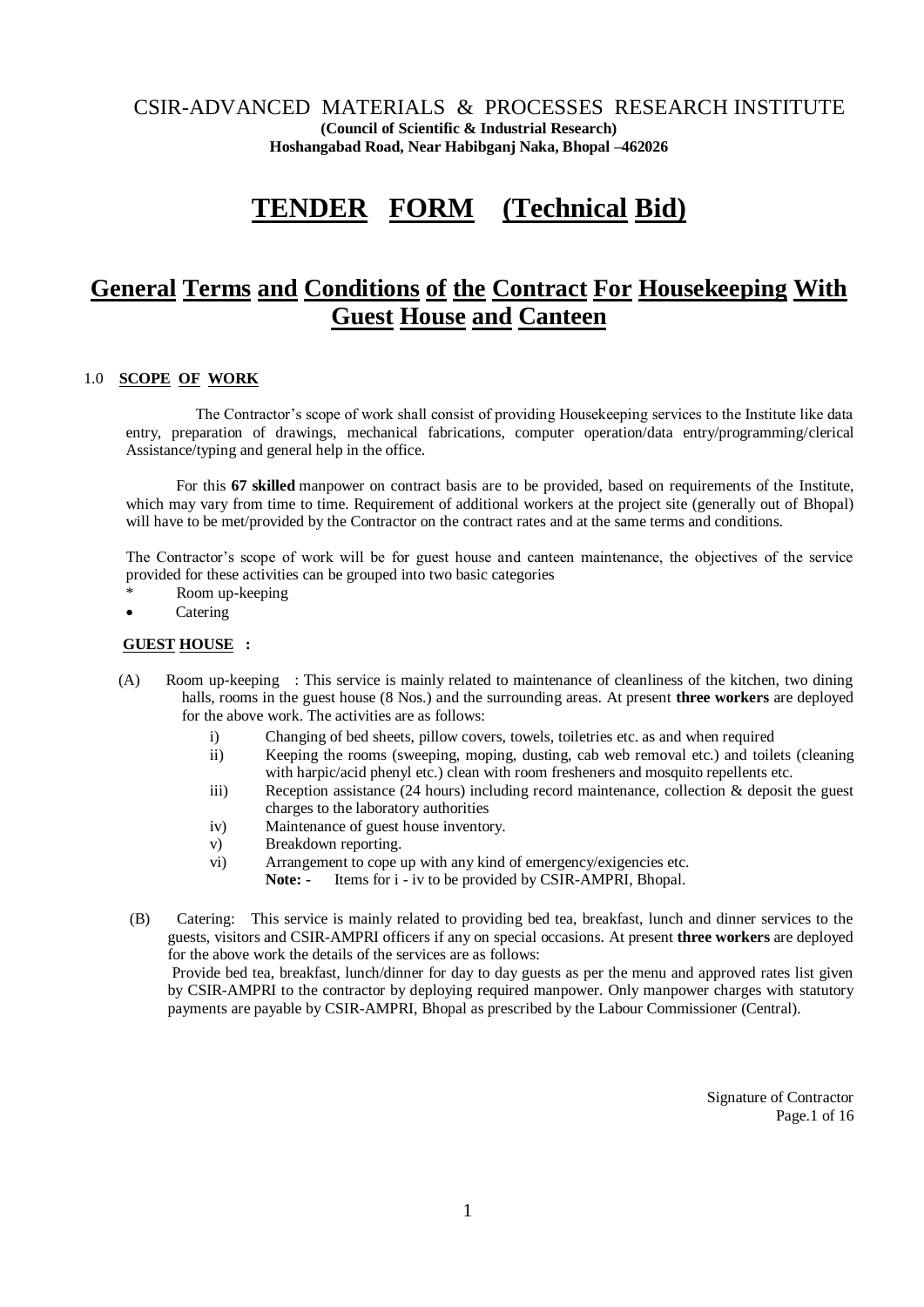#### SUBJECTS :- GUEST HOUSE MENU WITH RATE LIST

| क              | मद                  | समय               | सूची                                              | दर                |
|----------------|---------------------|-------------------|---------------------------------------------------|-------------------|
| $\mathbf{1}$ . | चाय                 | सूबह 6:30         | चाय                                               | 6:00              |
|                |                     |                   | कॉफी                                              | 7:00              |
|                |                     |                   | मिनरल वाटर                                        | एम.आर.पी.<br>के   |
|                |                     |                   |                                                   | अनुसार            |
|                |                     |                   | एम अंडे का आमलेट दो ब्रेड के साथ                  | 15                |
|                |                     |                   | मिठाई एक पीस                                      | 15                |
| 2.             | हाई टी              |                   | चाय, एक मिठाई, एक नमकीन (समोसा, कचौडी),           | 40 प्रति          |
|                |                     |                   | चिप्स (अच्छी क्वालिटी के साथ)                     |                   |
| 3.             | हल्की चाय           |                   | चाय, नमकीन, बिस्कीट-2, मिठा बिस्कीट-2             | 12 प्रति          |
| 4.             | सुबह का नाश्ता      | सुबह 8:30 से 9:00 | ब्रैड चार पीस, 1 बटर पीस, 1 कटोरी कार्नफलैक्स,    | एम्प्री<br>25:00  |
|                |                     | बजे तक            | आधा गिलास दूध / 5 पुड़ी, सब्जी, अचार / ब्रैड      | स्टाफ हेतु, 30:00 |
|                |                     |                   | चार पीस, 1 बटर पीस, एक अंडे का आमलेट / पोहा       | अन्य              |
|                |                     |                   | नमकीन (इच्छानुसार)                                |                   |
| 6.             | साधरण लंच∕डिनर      | दोपहर 1:00 बजे से | चावल, दाल, रोटी, 1–सब्जी, दही, अचार, पापड़,       | एम्प्री<br>40:00  |
|                |                     | 1:30 बजे तक       | सलाद इच्छानुसार                                   | स्टाफ हेतू, 50:00 |
|                |                     |                   |                                                   | अन्य              |
|                |                     | रात 8:30 से 9:00  |                                                   |                   |
|                |                     | बजे तक            |                                                   |                   |
|                |                     |                   |                                                   |                   |
| 7 <sub>1</sub> | वर्किंग लंच∕डिनर    |                   | चावल, पुड़ी, सब्जी–पनीर, सब्जी–मौसमी, रायता,      | 100               |
|                |                     |                   | एक मिठाई, सलाद, पापड़, अचार                       |                   |
| 8.             | वी.आई.पी. लच / डिनर |                   | सूप, पुलाव, रोटी, पुड़ी, सब्जी–पनीर, सब्जी–मौसमी, | 150               |
|                |                     |                   | रयता, एक मिठाई, आईसक्रीम, चटनी, सलाद, पापड़,      |                   |
|                |                     |                   | अचार                                              |                   |

#### Canteen

#### **Catering**

- i) This service is mainly related to providing tea, coffee along with light refreshment (once in the morning & evening, lunch services to the guests, visitors and CSIR-AMPRI staff on working days, if any on special occasions. The details of the timings, menu and rates will be given by CSIR-AMPRI in addition, the contractor will be supplying tea  $\&$  coffee to the places of meetings/work places as when required by CSIR-AMPRI officers.
- ii) Morning & evening tea or coffee will be served for nearly 100 to 150 persons on an average a day and lunch for nearly 20 to 30 persons a day. In addition, if necessary the services will have to be provided on Saturdays and if so desired on special occasions/ sufficient need arise.
- iii) At present **two workers** are deployed for the above work.

Signature of Contractor Page 2 of 16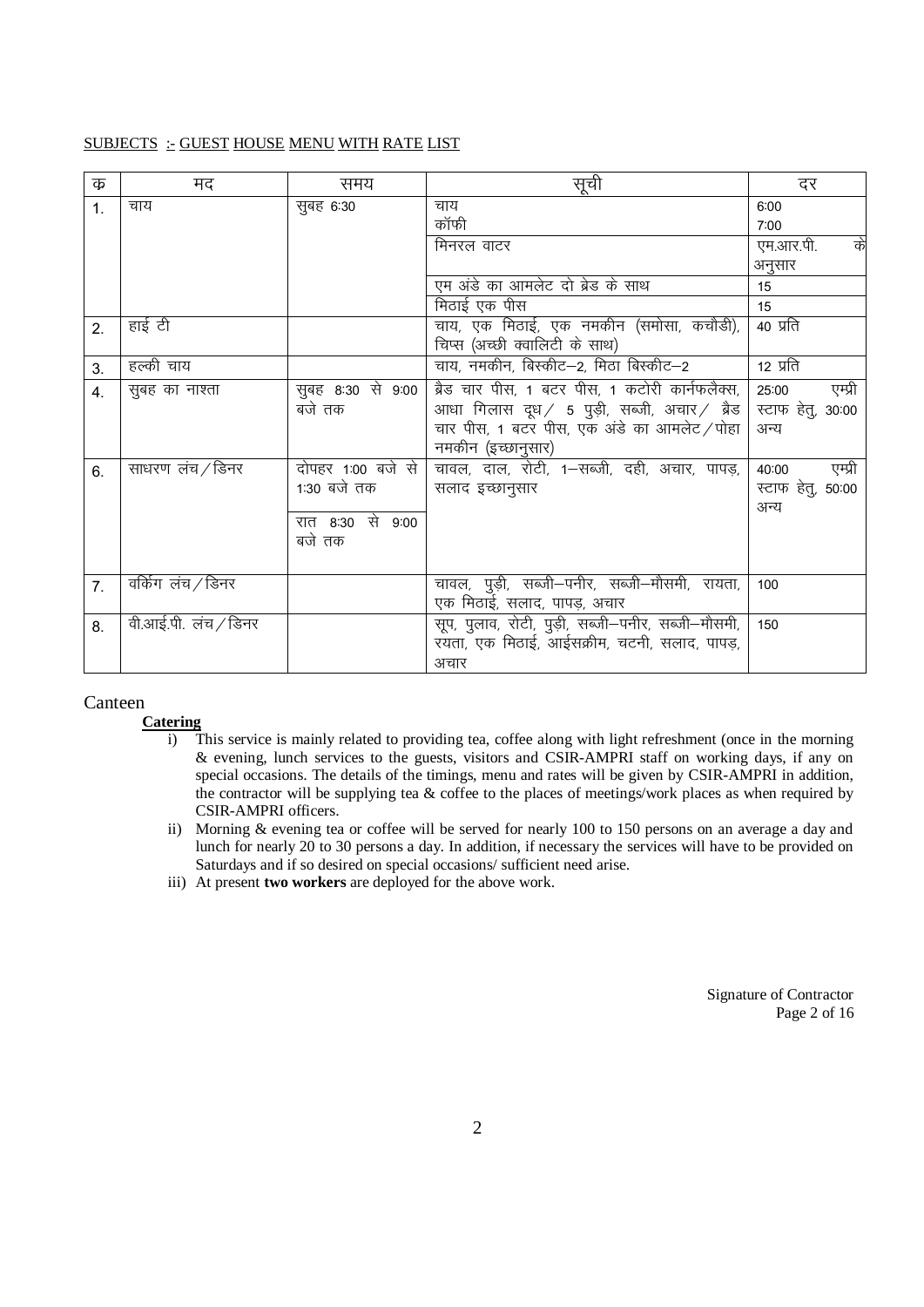#### **TERMS AND CONDITIONS OF THE CONTRACT**

- 1. Bidder must be from Registered firm holding licence as applicable under CL(R&A) Act and having experience and expertise in providing Manpower in CSIR/or its National Laboratories/Govt./Semi Govt. /Public/Private sector Undertakings / Business Houses/Industry of repute who employ the persons trained for providing aforementioned services.
- 2. The firm must be registered with Bhopal Administration/Licensing authority or any state/Union Territory/Labour Commissioner, Bhopal/Any State /U.T. of India. At the time of bidding the firm should be registered with appropriate labour licensing authority. Subsequently the successful bidder should register in self with ALC (C), Madhya Pradesh.
- 3. The bidder(s) shall deposit alongwith the tender, an earnest money deposit of **`.3,80,000/- (` Three Lakh Eighty Thousand Only)** by way of Demand Draft in favour of the Director, CSIR-AMPRI, Bhopal, or through NEFT/RTGS to CSIR-AMPRI, Bhopal **Account No. 131610011004778 IFSC Code ANDB0001316** (copy of EMD transfer receipt must be enclosed as payment proof mentioning the particulars) which will be refunded to the unsuccessful bidder(s) within two months from the date of opening of the tenders. Tenders without earnest money will not be considered. If EMD is paying by DD It should be deposited on or before **1:00PM dated 31.10.2019** otherwise tender will not be accepted. Copy of DD should also be enclosed with Technical Bid as payment proof.
- 4. Tenders are to be submitted through e-tender only latest by **1:00PM on 31.10.2019** tenders by other mode like speed post, by Hand are not permitted and are liable to be rejected.
- 5. The bidder(s) must quote the **service charge in percentage** in figures as well as in words in the enclosed format [please refer point no. 12(b)] and 43 of this tender document.
- 6. The successful bidder(s) will be required to furnish, as a security deposit by DD/FD/Bank Guarantee duly endorsed for

**`.19,00,000/- (`.Nineteen Lakhs Only)** from a Nationalized Bank in favour of "The Director, CSIR-AMPRI, Bhopal" payable at Bhopal with a validity for 13 months. This Security deposit will be required to be furnished within 10 days from the date of award of contract and may be utilized by Director CSIR-AMPRI, in case of breach in contract and without any prior notice and no claim whatsoever on this account shall be considered. Security deposit will be returned to the contractor

alongwith the earnest money of **`.3,80,000/-** after satisfactory completion of the contract.

- 7. Director CSIR-AMPRI, Bhopal does not bind himself to accept the lowest tender and reserves the right to reject or partially accept any or all the tenders received without assigning any reasons whatsoever.
- 8. Canvassing in connection with the tenders is strictly prohibited and the tender of anyone resorting to canvassing will be liable for rejection on that ground alone.
- 9. The bidder(s) shall specifically declare that he is related or not related to any officer in CSIR-AMPRI/or in any of the Laboratories/Institutes of the CSIR. If yes, then details of such relationship have to be furnished alongwith Technical Bid of this Tender document.
- 10. Conditional tenders are liable to be rejected.
- 11 Earnest money shall be forfeited if the successful bidder(s) fails to sign the formal agreement (on the Judicial stamp paper of appropriate value sample of which is enclosed at Annexure-I) within seven days from the date of intimation to that effect or fails to start the work as given in the work order, the contract will be awarded to another party at the discretion of the competent authority. In such cases no claim for refund of EMD will be entertained in any circumstances.
- 12. Tenders should be on the specified form (non-transferable), which may be submitted online through www.etenders.gov.in upto **31.10.2019 till 1:00PM.** Refer NIT No. Gen./ Contract Labour/2019.

The details and eligibility criteria are as hereunder:

(a) Technical Bid shall contain:

- 1) Earnest money deposit proof of **`.3,80,000/-** . (please refer point 3.0 for details.)
- *2)* Up-to-date Income-Tax clearance certificate/or copy of the latest return filed
- 3) Work done certificate for having successfully executed/completed similar works during the last 5 years ending last day of March of the current year, should be either of the following (i) Three similar completed works costing not less than the amount equal to 40% of the estimated cost **`.190**/- Lakhs only OR (ii) Two similar completed works costing not less than the amount equal to 50% of the estimated cost OR (iii) One similar completed work costing not less than the amount equal to 80% of the estimated cost. The work done certificate should mention the details of work executed, the date of commencement and date of completion of the work.
- 4) Registration Certificate from M.P. Govt./any State /U.T., as per provisions of Contract Labour (R&A) Act 1970, EPF & ESIC registration certificates, shop and establishment certificates etc. Tenders without these documents is liable to be rejected.
- 5) The contractor must provide address of the firm, Tel/Mobile No. alongwith Technical Bid
- 6) The contractor must furnish the last six months Bank statement of Company Account.
- (b) Financial bid shall contain offer of the contractor on his letter head per worker per day as per enclosed format duly signed with date and contact address, Tel phone /Mobile No. etc. and with reasonable service charge. Which will be submitted through e-tender.
- C) Both the tenders shall be submitted as per e-tender requirement through e-tender alongwith other documents as required.
- d) Tenders will be received upto **1.00PM on 31.10.2019** And will be opened at **02:00PM on 01.11.2019** through e-tender only.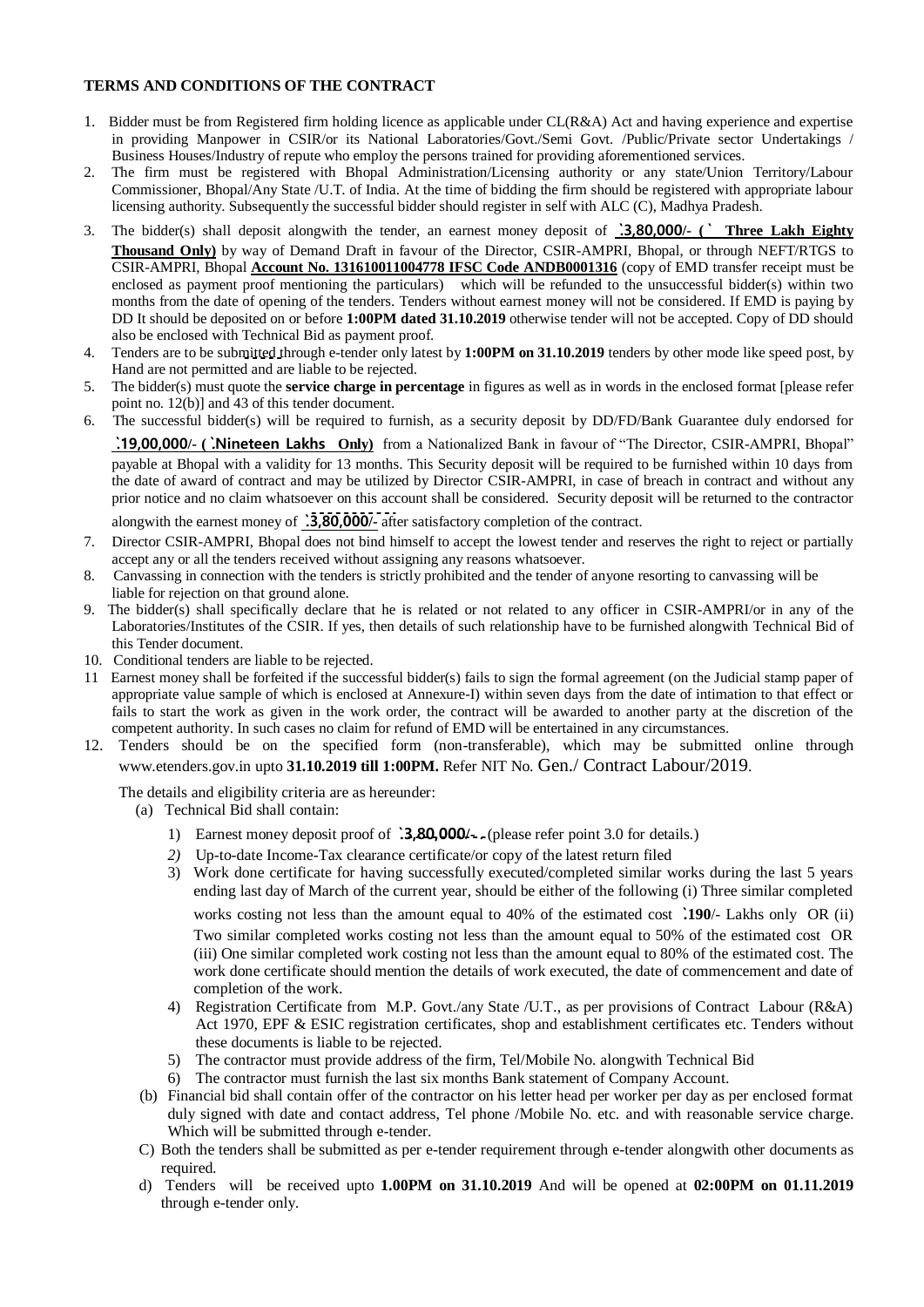- 13. The contractor shall deploy properly trained workers for aforementioned services who are below the age of 58 years. He should deployed Supervisor on his own cost and the supervisor shall be available on full duty hours.
- 14. The contractor shall maintain a register in the prescribed format for marking the attendance by his worker deployed by them, which shall be seen and verified.
- 15. In case of any theft, loss the matter will be reported to the office. If after a departmental enquiry, it is found that the loss occurred due to negligence of the contractor's workers on duty, the Director, CSIR-AMPRI, Bhopal will have full powers to recover the loss in full or in part from the dues or security deposit of the contractor. The decision of the Director CSIR-AMPRI, in this regard will be final and binding on the contractor.
- 16. During surprise checks by any authorized officer of the Institute, if a particular worker is found absent from the work place, negligent/sleeping/drunk on duty the contractor will have to withdraw the worker (s) from the Institute forthwith, which may even, entail cancellation/termination of contract for the rest of the period.
- 17. The contractor will have to carry out the instructions regarding contract workers provided by the Institute from time to time.
- 18. The rate agreed to by CSIR-AMPRI and the contracting agency shall be paid during the period of the contract. However additional payment on account of enhancement of statutory/legal charges such as variable DA etc. will be paid over and above the rate agreed upon from the date as applicable.
- 19. It is the responsibility of the Contractor to make payment to his workers latest by  $7<sup>th</sup>$  of every month POSITIVELY and claim reimbursement thereafter. The contractor in the presence of officer(s) nominated by the Lab shall make payment to his worker or by NEFT/RTGS through '*Bank'* at his own cost. Wages shall not be less than the minimum wages under the minimum wages Act applicable for M.P. CSIR-AMPRI reserves the right to check periodically payment of wages made by him to his worker.
- 20. **EPF/ESIC Contribution** : Contractors taking part in this tender process must be registered with the EPF & ESIC authorities. In support of this a copy of the EPF and ESIC registration Certificate must be submitted alongwith Technical Bid of the Tender without which the tender/offer will not be considered. Those contractors who are not registered with EPF and ESIC authorities at Bhopal will have to obtain Sub-Registration Number/ Sub Code Number from EPF and ESIC authorities at Bhopal within Ten days from award of Contract. It shall be the responsibility of the contractor to deposit EPF & ESI contribution to the concerned authorities and in the local bank authorized for the purpose, within the stipulated time as per rule. In addition to this the contractor shall produce EPF /ESIC account no. of its individual contract workers within one month from the date of payment, failing which appropriate action will be initiated by the Institute.
- 21. Contractor should submit the copy of quarterly EPF return along with the bank challan with the bill.
- 22. In the event of a worker (s) not reporting for duty, alternate arrangements (badli worker) will be made by the contracting agency.
- 23. The contractor shall ensure his presence at a short notice when required by the Management.
- 24. No residential accommodation will be provided to the contract workers.
- 25. Number of contract worker (s) and supervisors to be deployed shall be intimated to the office from time to time, depending on requirement of work.
- 26. The Director, CSIR-AMPRI, Bhopal reserves the right to cancel/terminate the contract at any time during the currency of the contract after giving one months notice to the contractor. The contractor on his part will have to give two months notice.
- 27. Income Tax and other dues as applicable from time to time by the Govt., shall be deducted at source from the monthly bills of the contractor.
- 28. The contractor shall issue Photo ID cards to every worker (s) duly signed and the worker (s) would be required to display them on their person while they are on the premises of CSIR-AMPRI.

Signature of Contractor Page 4 of 16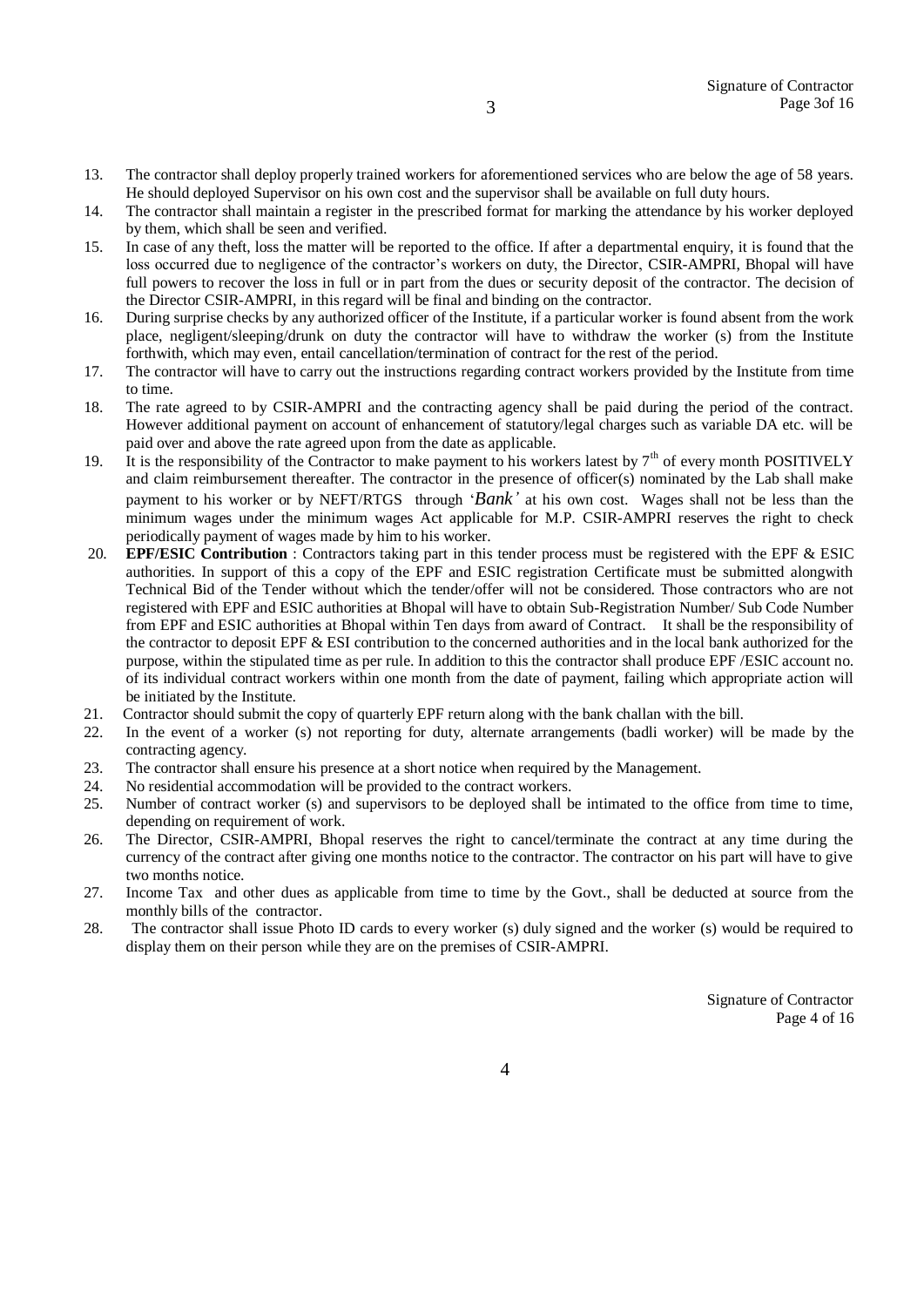- 29. The contractor should implement all the provisions laid down in various act's/Labour Legislation which are applicable to the awarded work.
- 30. The Director, CSIR-AMPRI shall have the right to adopt any measures/set-up a system for ensuring proper performance of duty and punctuality of his worker deployed by the contractor. The number of manpower may be increased/decreased depending upon the exigency of work load to be assessed by CSIR-AMPRI, Bhopal and intimated to the contractor.

#### 31. **VALIDITY OF OFFER**

The offer will be kept valid for acceptance for a period of 90 days from the date of opening of tenders.

- 32. Period for carrying out the work will be one year with trial period of six months (if required) or less than that depending upon the performance, unless terminated earlier at the option of Director, CSIR-AMPRI or on the happening of any of the circumstances as mentioned below:
	- a) If, Director CSIR-AMPRI terminates the contract for any reason whatsoever on giving at least one calendar month's written notice.
	- b) If the contractor fails or neglects to render the said service or any of them to the satisfaction of Director CSIR-CSIR-AMPRI or if the contractor commits breach of any of his obligations hereunder and/or
	- c) If the business of the contractor is wound up or dissolved or if any receiver is appointed or attachment is levied in respect of any of its properties and assets.

The Contractor however will have to give two months notice for discontinuing his work.

- 33. Director CSIR-AMPRI, Bhopal reserves the right to award the whole contract to one contractor or award the contract in two or more parts at his discretion
- 34. Before tendering, for Contract the bidder(s) should inspect the site to fully acquaint himself about the condition with regard to No. of persons to be deployed, accessibility of site, nature and extent of ground, working condition at site and movement of Labour etc. required for the satisfactory execution of the work. No claim whatsoever on such account shall be entertained by the Institute in any circumstances.
- 35 Any compensation for disengagement on account of death, disability of any labourer provided for deployment in the Institute campus, even if such disability manifests after the termination of the contract shall be contractor's exclusive liability.
- 36 The contractor shall not sublet this contract or any part thereof to any other party.
- 37 The contractor or labourers engaged by him will not be on the payroll of the CSIR-AMPRI and will not be entitled to any benefit as applicable to the employees of CSIR/AMPRI.
- 38 The decision of the Director, CSIR-AMPRI, regarding any disputes whatsoever arising out of the contract will be final and binding on the Contractor.
- 39 The contractor must sign each paper and submit with Technical Bid of their offer in token of his accepting terms & conditions of Tender document (as per e-tender format)
- 40 Tenders which do not fulfill all or any of the above conditions or are incomplete in any respect are liable to be rejected
- 41 The Director, CSIR-AMPRI, Bhopal reserves the right to accept or reject any Tender without assigning any reasons.
- 42 In case, integrity, character and behavior of any of the contractor's labourers is found doubtful, he would be replaced by contractor on receiving instructions from the authorized officer.
- 43 When the labourers supplied by the Contractor fall short of the specified number. CSIR-AMPRI reserves the right to debit proportionately per absentee manday from monthly payments due to the Contractor beside imposing penalty at the discretion of the Director, CSIR-AMPRI, Bhopal.

The following rates are presently applicable/paid by the Institute for manpower for Housekeeping with canteen  $\&$ guest house Services.

Statutory Payments :-

| <b>Presently</b>                        | Skilled Worker (as per Deputy Chief Labor<br>Commissioner (Central), Ministry of Labour,<br>Govt of India, Jabalpur notification) |
|-----------------------------------------|-----------------------------------------------------------------------------------------------------------------------------------|
| Wage                                    | $.645$ /- per day                                                                                                                 |
| <b>EPF-Employers Shares-13.61%</b>      | 287.78/                                                                                                                           |
| <b>ESI- Employers Shares-4.75%</b>      | $.30.64/-$                                                                                                                        |
| <b>Bonus 8.33% (as per eligibility)</b> | .53.73/                                                                                                                           |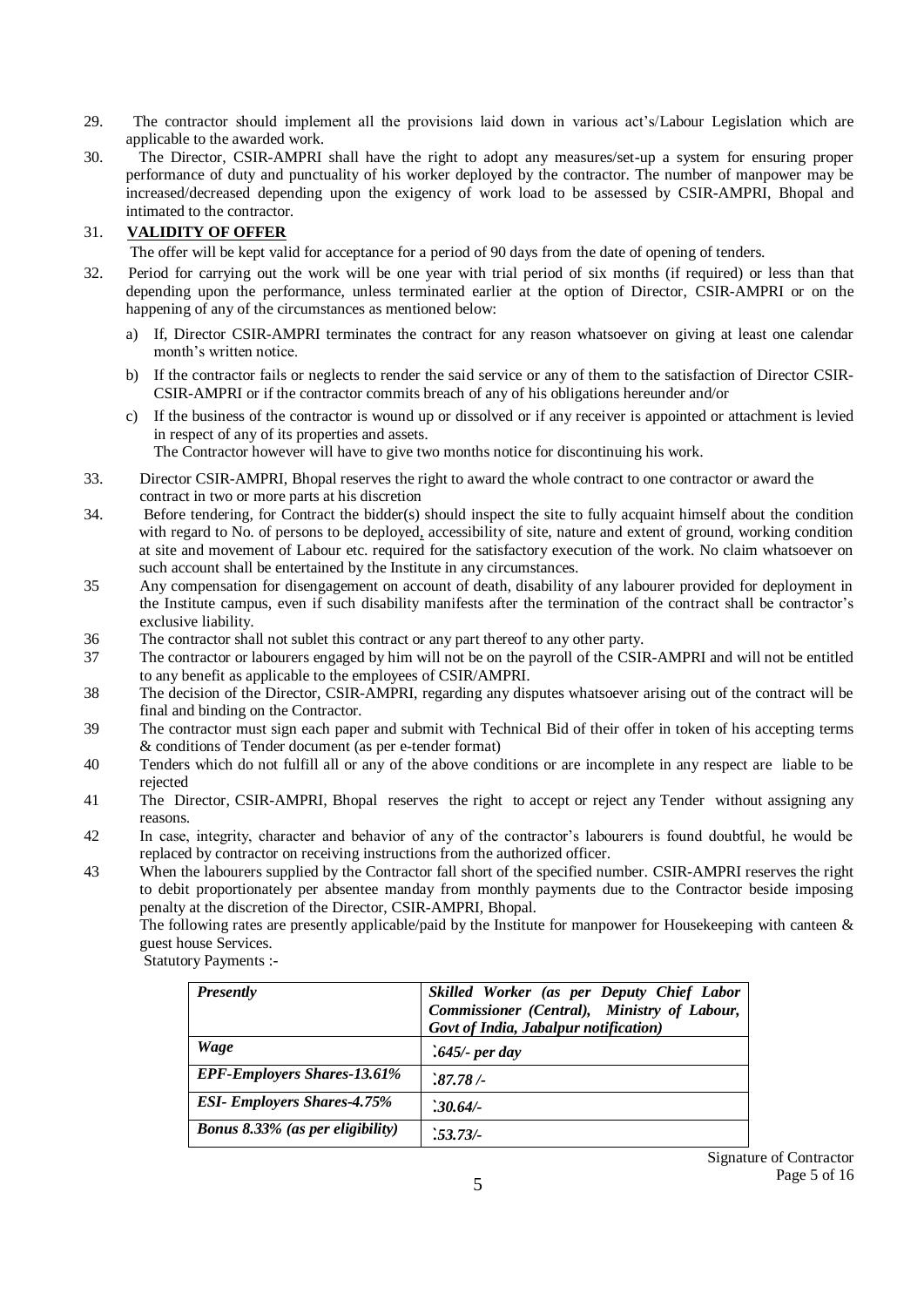- 44. The Contractor has to open full functioning office within one month in the event of the award of the contract.
- 45 In the event of any contradiction in the wordings/meaning/interpretation between the tender terms and the enclosed agreement format, the wordings/meaning/interpretation of enclosed agreement shall be treated final and binding for all purposes.
- 46. That it is expressly understood and agreed between the parties to this Agreement that the persons deployed by the Contractor for the services mentioned above shall be the employees of the Contractor for all intents and purposes and that the persons so deployed shall remain under the control and supervision of the Contractor and in no case, shall a relationship of employer and employee between the said persons and the AMPRI/CSIR shall accrue/arise implicitly or explicitly.
- 47. Any case filed by the worker(s) is to be contested by the contractor.
- 48. Indemnity Bond of appropriate value has to be executed on award of contract within seven days of award of contract (refer clause no. B 15 &16 of the draft agreement enclosed at annexure-I).
- 49. The contractor shall provide emergency medical treatment to its Contract Worker through hospital etc, in case of need, failing which any cost incurred by the CSIR-AMPRI, Bhopal towards the treatment shall be recovered/adjusted from the payment due/security deposit of the Contractor.
- 50. The contractor has to deploy fulltime supervisor at his own cost to supervise the contract.
- 51. The contractor has to ensure that all statutory requirements of Gov. of India & M.P. Govt. is fulfilled.
- 52. The contractor should adher to the rules and guidance issued by the concerned Labour Commissioner from time to time.

Signature of Contractor Page 6 of 16

6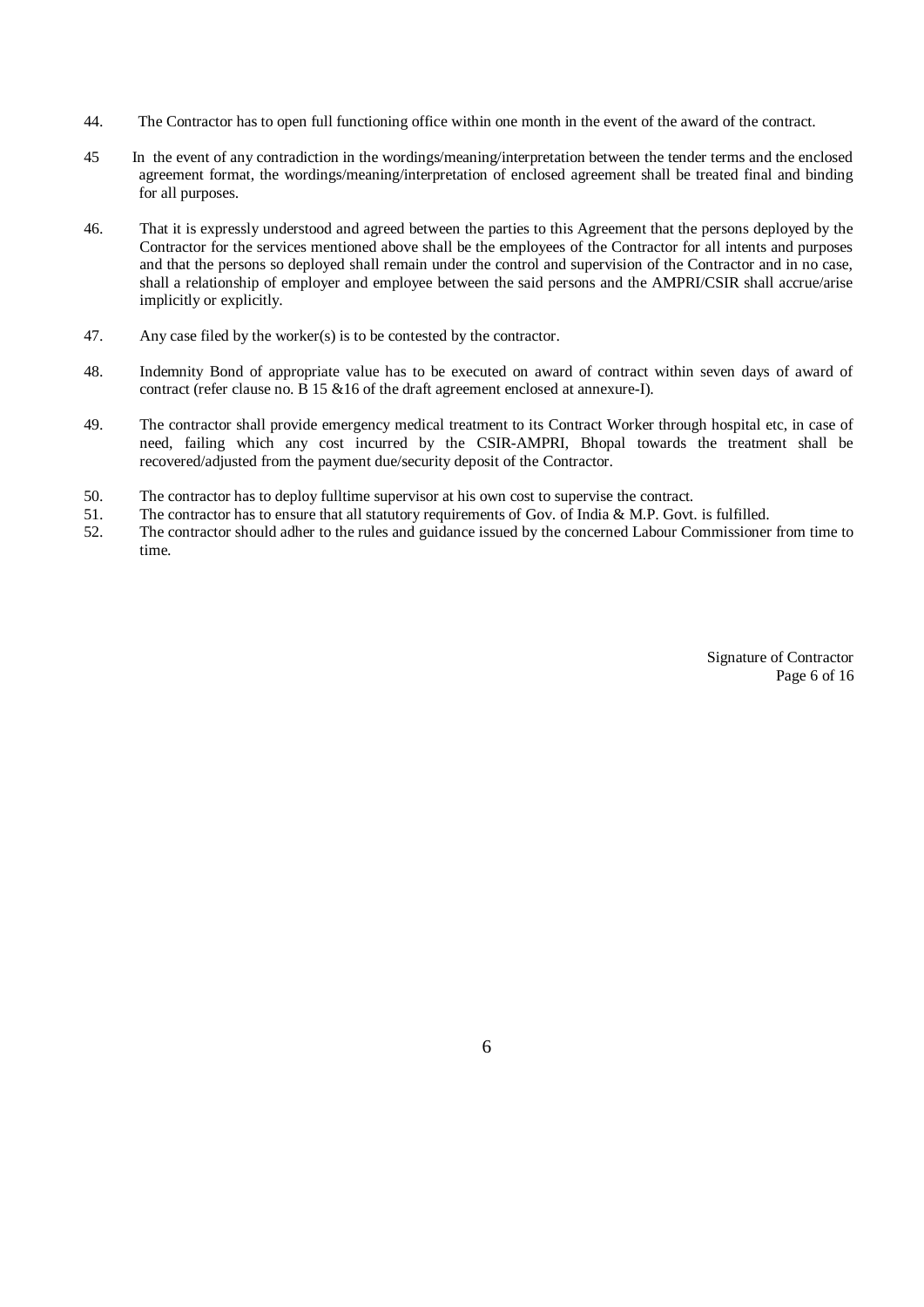#### **(Use your own letterhead)**

#### **Format of Financial Bid**

(Please refer point no. 12 of Terms & Condition of tender for instruction)

To,

The Director, CSIR-Advanced Materials & Processes Research Institute, Bhopal.

Sub. :- Submission of Financial Bid of Housekeeping with Guest House and Canteen. (Through e-tender only).

| <b>Presently (Subject to revision of</b><br>wages by the Govt. of India) | <b>Skilled Worker</b> |
|--------------------------------------------------------------------------|-----------------------|
| Wage                                                                     | $.645$ - per day      |
| <b>EPF-Employers Shares-13.61%</b>                                       | .87.78/               |
| <b>ESI- Employers Shares-4.75%</b>                                       | $.30.64/-$            |
| <b>Bonus 8.33% (as per eligibility)</b>                                  | $.53.73/-$            |
| <b>Service Charge</b>                                                    | % on wage             |
|                                                                          |                       |
|                                                                          |                       |

Note :

1. As per **provision** contained in

Ministry of Finance Deptt. of Expenditure. Office Memorandum No.29(1)/2014-PPD dated 28.01.2014 Service Charge below 0% (Nil) will be treated as unresponsive and summarily rejected.

2. Service charge will be applicable only on Gross wage payment excluding GST.

3. Quoted amount shall be inclusive of all taxes excluding GST. GST shall be paid if applicable

4. Month :- Means calendar month as per Gregorian Calendar i.e. 12 months 365/366 days in a year

5. There will be no increase in percentage rate of service charges during the entire contract.

It is certified that I have read & understood and agree to abide by all the Terms & Conditions of the tender document.

|      | Signature $\frac{1}{2}$ = $\frac{1}{2}$ = $\frac{1}{2}$ = $\frac{1}{2}$ = $\frac{1}{2}$ = $\frac{1}{2}$ = $\frac{1}{2}$ = $\frac{1}{2}$ = $\frac{1}{2}$ = $\frac{1}{2}$ = $\frac{1}{2}$ = $\frac{1}{2}$ = $\frac{1}{2}$ = $\frac{1}{2}$ = $\frac{1}{2}$ = $\frac{1}{2}$ = $\frac{1}{2}$ = $\frac{1}{2$ |
|------|--------------------------------------------------------------------------------------------------------------------------------------------------------------------------------------------------------------------------------------------------------------------------------------------------------|
| Name |                                                                                                                                                                                                                                                                                                        |
| Seal |                                                                                                                                                                                                                                                                                                        |
|      |                                                                                                                                                                                                                                                                                                        |

Place  $\frac{1}{2}$   $\frac{1}{2}$   $\frac{1}{2}$   $\frac{1}{2}$   $\frac{1}{2}$   $\frac{1}{2}$   $\frac{1}{2}$   $\frac{1}{2}$   $\frac{1}{2}$   $\frac{1}{2}$   $\frac{1}{2}$   $\frac{1}{2}$   $\frac{1}{2}$   $\frac{1}{2}$   $\frac{1}{2}$   $\frac{1}{2}$   $\frac{1}{2}$   $\frac{1}{2}$   $\frac{1}{2}$   $\frac{1}{2}$   $\frac{1}{2}$   $\frac{1$ Date \_ \_ \_ \_ \_ \_ \_ \_ \_ \_

Page 7 of 16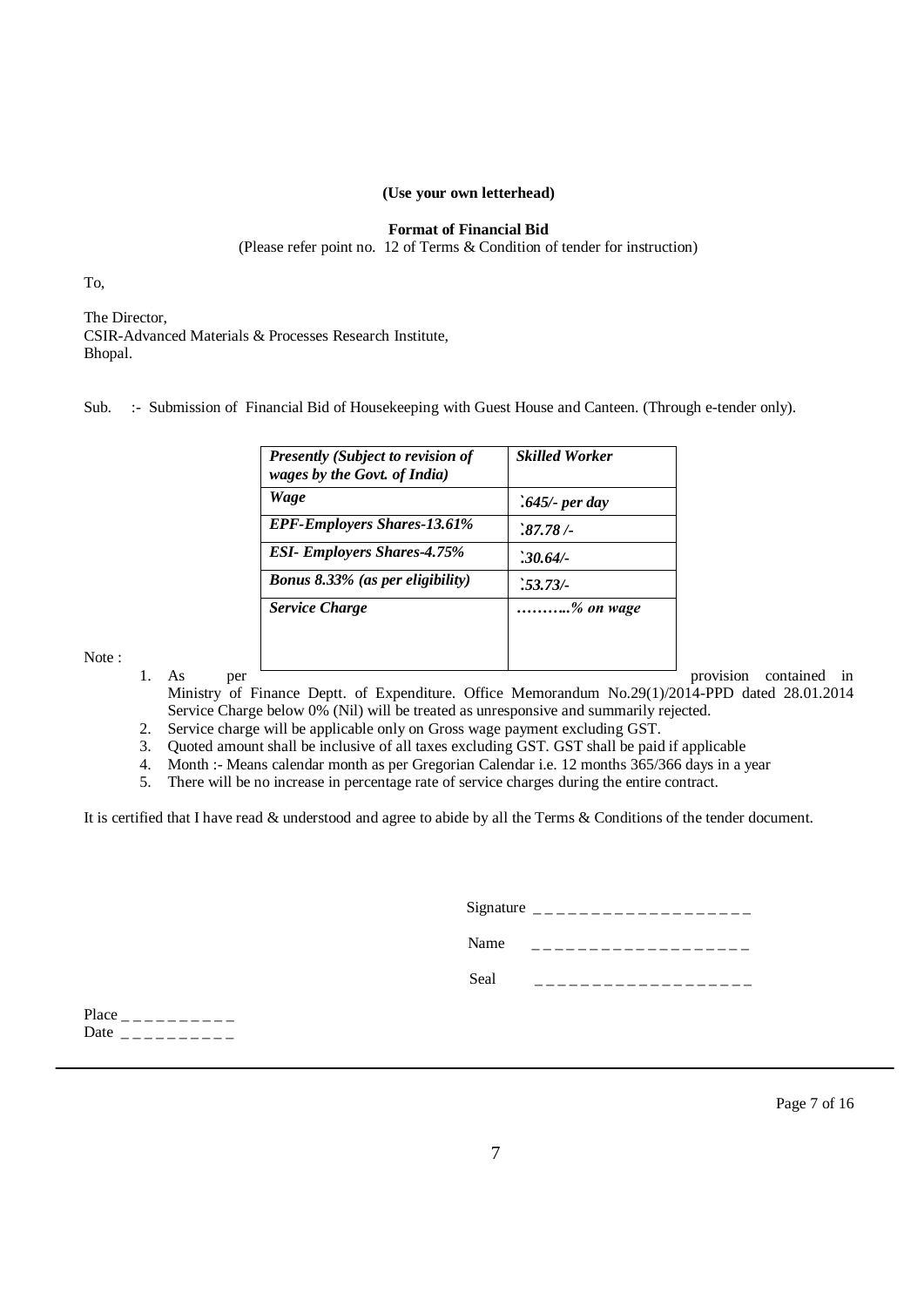#### **AGREEMENT FOR HOUSE KEEPING**

This AGREEMENT made on this ….. day of ………………. between the COUNCIL OF SCIENTIFIC & INDUSTRIAL RESEARCH, a Society registered under the Societies Registration Act and having its office at "Anusandhan Bhawan', Rafi Marg, New Delhi (hereinafter referred to as AMPRI, BHOPAL) which expression shall unless repugnant to the context or meaning thereof be deemed to mean and include its successors and assigns of the ONE PART.

And

M/S ………………………………………………………………………. (hereinafter referred to as Contractor ) which expression shall unless repugnant to the context or meaning thereof be deemed to mean and include its successors and assigns of the OTHER PART.

WHEREAS the AMPRI, BHOPAL is desirous of giving a contract for providing manpower for Housekeeping at Advanced Materials & Processes Research Institute, Bhopal (Name of the Lab./Instt.) Which is a constituent unit of CSIR (hereinafter referred to as Lab./Instt.) and whereas the contractor has offered to provide manpower for Housekeeping on the terms and conditions hereinafter stated.

WHEREAS Contractor has represented that he is a registered Contractor under the provisions of Contract Labour (Regulation and Abolition Act), 1970 and has further represented that he is eligible to get this contract and there is no legal or any other bar for him in this respect. Any obligations and/or formalities which are required to be fulfilled under the said Act or any amendment thereto for the purpose of entering into and/or execution of this contract shall be carried out by the contractor at his own expenses, etc and the contractor shall report the compliance thereof to the AMPRI, BHOPAL. The contractor shall be solely liable for any violation of the provisions of the said Act or any other Act.

Page 8of 16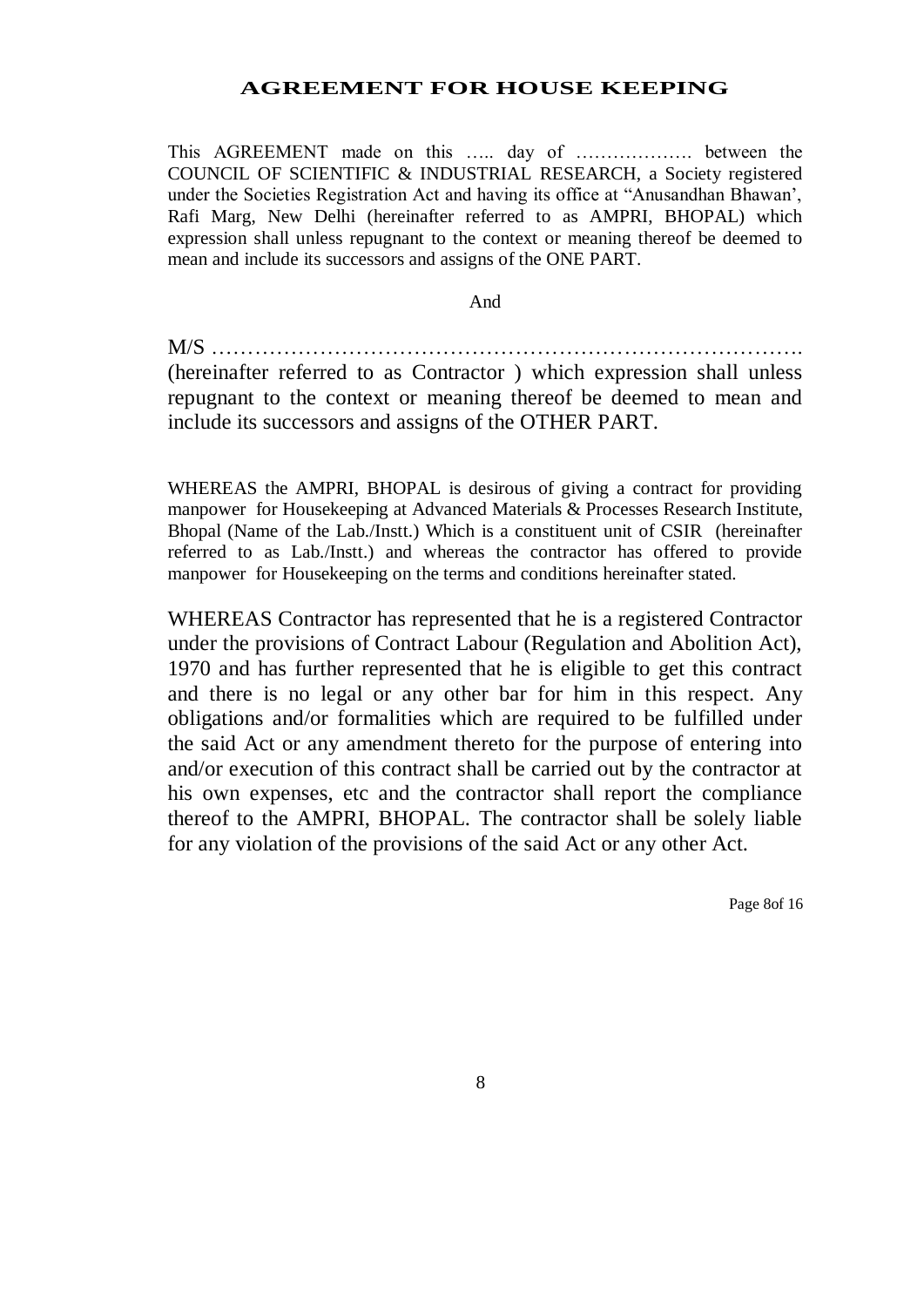WHEREAS CSIR has agreed to award the contract of work of Housekeeping hereinafter mentioned as work assigned details of which are given at Annexure 'A'. ANDWHEREAS the contractor has agreed to furnish to the Lab/Instt. a security deposit of Rs. **Rs…………../- (Rupees ……… Only)** by way of Bank Guarantee or Fixed Deposit Receipt.

NOW THEREFORE BY THESE ARTICLES AND ON THE PREMISES mentioned above, the parties have agreed to as under:-

#### **A. GENERAL CONDITIONS**

1. That it is expressly understood and agreed between the parties to this Agreement that the persons deployed by the contractor for the services mentioned above shall be the employees of the contractor for all intents and purposes and that the persons so deployed shall remain under the control and supervision of the contractor and in no case, shall a relationship of employer and employee between the said persons and the CSIR shall accrue/arise implicitly or explicitly.

2. That on taking over the responsibility of providing Housekeeping arrangements, the contractor shall formulate the mechanism and duty assignment of work to its personnel in consultation with the Director, AMPRI, Bhopal or his nominee. Subsequently, the contractor shall review the work assigned from time to time and advise the Director, AMPRI, Bhopal for further streamlining their system. The contractor shall further be bound by and carry out the directions/instructions given to him by the Director, AMPRI, Bhopal or the officer designated by the Director in this respect from time to time.

3. That the Director, AMPRI, Bhopal or any other person authorized by the Director shall be at liberty to carry out surprise check on the persons as deployed by the contractor in order to ensure that persons deployed by him are doing their duties.

4. That in case any of the persons so deployed by the contractor does not come upto the mark or does not perform his duties properly or commits misconduct or indulges in any unlawful riots or disorderly conduct, the contractor shall immediately withdraw and take suitable action against such persons on the report of the Lab/ AMPRI, BHOPAL / the Director, AMPRI, Bhopal in this respect. Further, the contractor shall immediately replace the particular person so deployed on the demand of the Director, AMPRI, Bhopal in case of any of the aforesaid acts on the part of the said person.

Page 9 of 16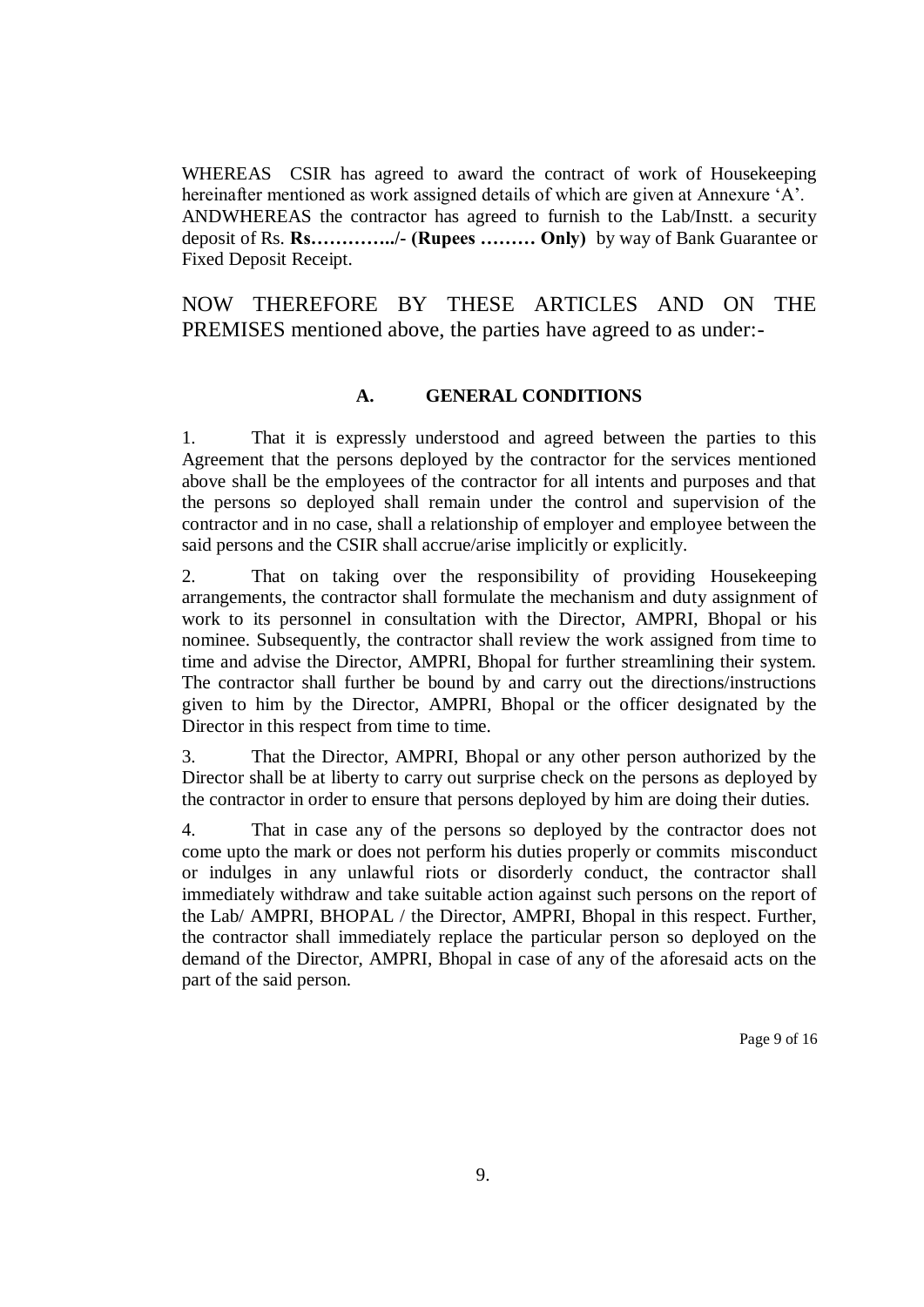#### **B. CONTRACTOR'S OBLIGATIONS**

1. That the Contractor shall carefully and diligently perform the work assigned to him as mentioned at Annexure-'A' as deemed fit by him in consultation with the Institute.

2. That for performing the assigned work, the Contractor shall deploy medically and physically fit persons. The Contractor shall ensure that the persons are punctual and disciplined and remain vigilant in performance of their duty.

3. That the contractor shall submit details such as, names, parentage, residential address, age etc. of the persons deployed by him in the premises of the Institute for the purpose of proper identification of the employees of the contractor deployed at various points, he shall issue identity cards bearing their photographs/identification, etc. and such employees shall display their identity cards at the time of duty.

4. That the Contractor shall be liable for payment of wages and all other dues which they are entitled to receive under the various labour laws and other statutory provisions.

5. That the contractor shall at their own cost, if required take necessary insurance cover in respect of the aforesaid services rendered to CSIR/ AMPRI, Bhopal and shall comply with the statutory provisions of Contract Labour (Regulation & Abolition) Act, 1970; Employees State Insurance Act; Workman's Compensation Act, 1923; Payment of Wages Act,1936; The Employees Provident Fund (and Miscellaneous Provisions) Act 1952; The Payment of Bonus Act, 1965; The Minimum Wages Act, 1948; Employer's Liability Act, 1938; Employment of Children Act, 1938. Maternity Benefit Act and/ or any other Rules/regulations and or statutes that may be applicable to them.

6. That the Contractor shall be solely responsible for any violation of provision of the labour laws or any other statutory provisions and shall further keep the CSIR/ AMPRI, BHOPAL indemnified from all acts of omission, fault, breaches and/ or any claim, demand, loss, injury and expense arising out from the non compliance of the aforesaid statutory provisions. Contractor's failure to fulfill any of the obligations hereunder and/or under the said Acts, rules/regulations and/or any bye-law or rules framed under or any of these, the CSIR/ AMPRI, BHOPAL shall be entitled to recover any of the such losses or expenses, which it may have to suffer or incur on account of such claims, demands, loss, or injury, from the contractors monthly payments.

Page 10 of 16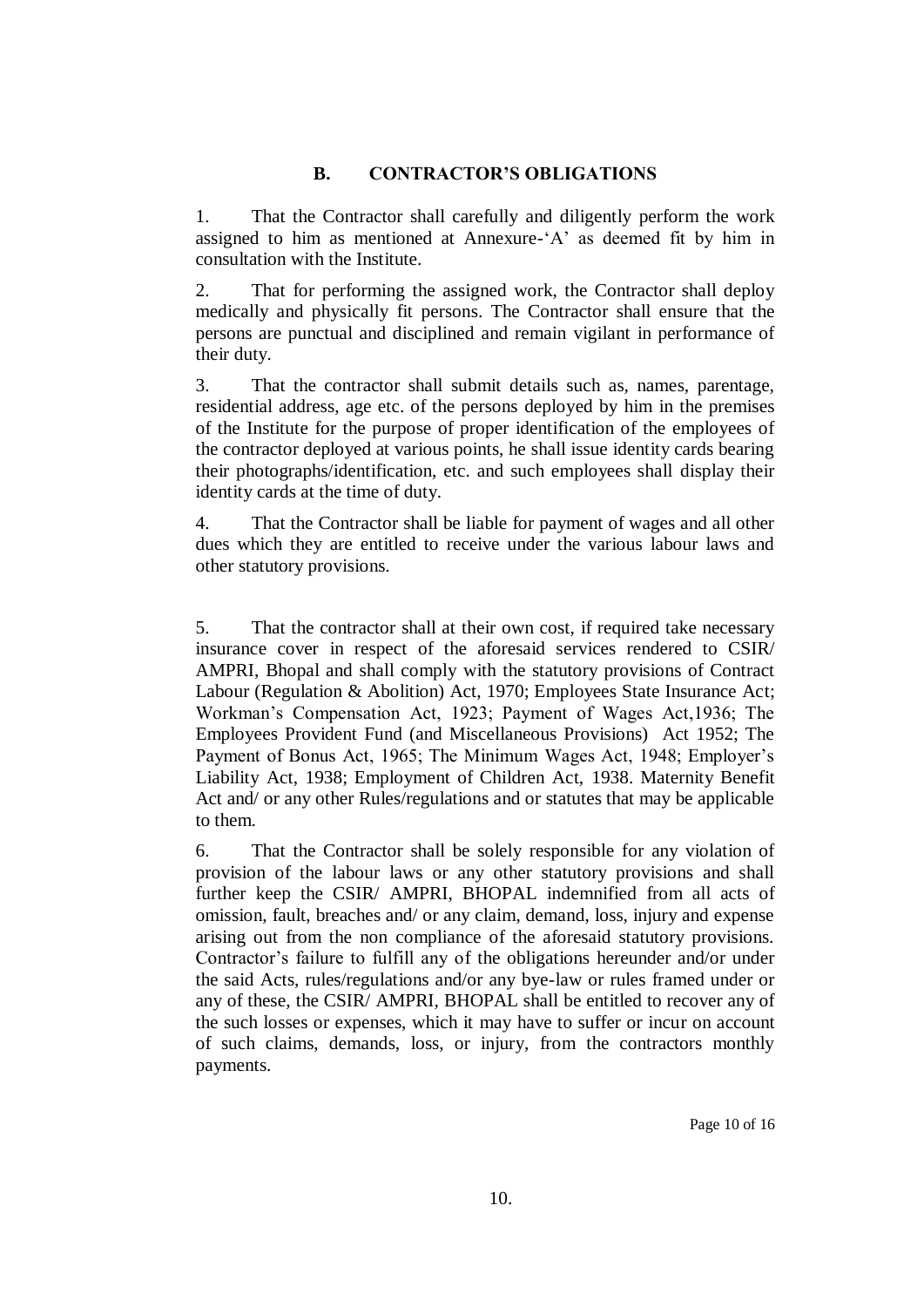7. That the contractor shall be required to maintain permanent attendance register/roll within premises which will be open for inspection and checking by the authorized officers of CSIR / AMPRI Bhopal.

8. That the Contractor shall make payment of wages, etc. to the persons so deployed in the presence of representative of the CSIR/Director, AMPRI, Bhopal as per rule and then claim reimbursement thereafter and shall on demand furnish copies of wage register/muster roll, etc. to the Lab./Instt. for having paid all the dues to the persons deployed by him for the work under the Agreement. This obligation is imposed on the Contractor to ensure that he is fulfilling his commitments, towards his employees so deployed, under various Labour Laws, having regard to the duties of CSIR/ AMPRI, BHOPAL in this respect as per the provisions of Contract Labour (Regulation and Abolition) Act, 1970. The Contractor shall comply with or cause to be complied with the Labour regulations from time to time in regard to payment of wages, wage period deductions from wages, recovery of wages not paid and deductions unauthorisedly made, maintenance of wages book, wage slip, publication of scale of wages and terms of employment, inspection and submission of periodical returns.

9. That the contractor shall submit the proof of having deposited the amount of ESI & EPF contributions towards the persons deployed at CSIR/ AMPRI, Bhopal buildings in their respective names before submitting the bill for the subsequent month. In case the contractor fails to do so, the amount claimed towards ESI & EPF contribution will be withheld till submission of required documents.

10. The Contractor shall take all reasonable precautions to prevent any unlawful riot or disorderly conduct or acts of his employees so deployed and ensure preservation of peace and protection of persons and property of CSIR/ AMPRI, BHOPAL.

11. That the Contractor shall deploy his persons in such a way that they get weekly rest. The working hours/leave for which the work is taken from them do not violate relevant provisions of Shops and Establishment Act. The Contractor shall in all dealings with the persons in his employment have due regard to all recognized festivals, days of rest and religious or other customs. In the event of the Contractor committing a default or breach of any of the provisions of the Labour Laws including the provisions of Contract Labour (Regulation and Abolition) Act, 1970 as amended from time to time or in furnishing any information, or submitting or filling any statement under the provisions of the said regulations and rules which is materially incorrect, he shall without prejudice to any other liability pay to the CSIR/Director of the AMPRI, Bhopal a sum as may be claimed by CSIR/ AMPRI, BHOPAL.

Page 11 of 16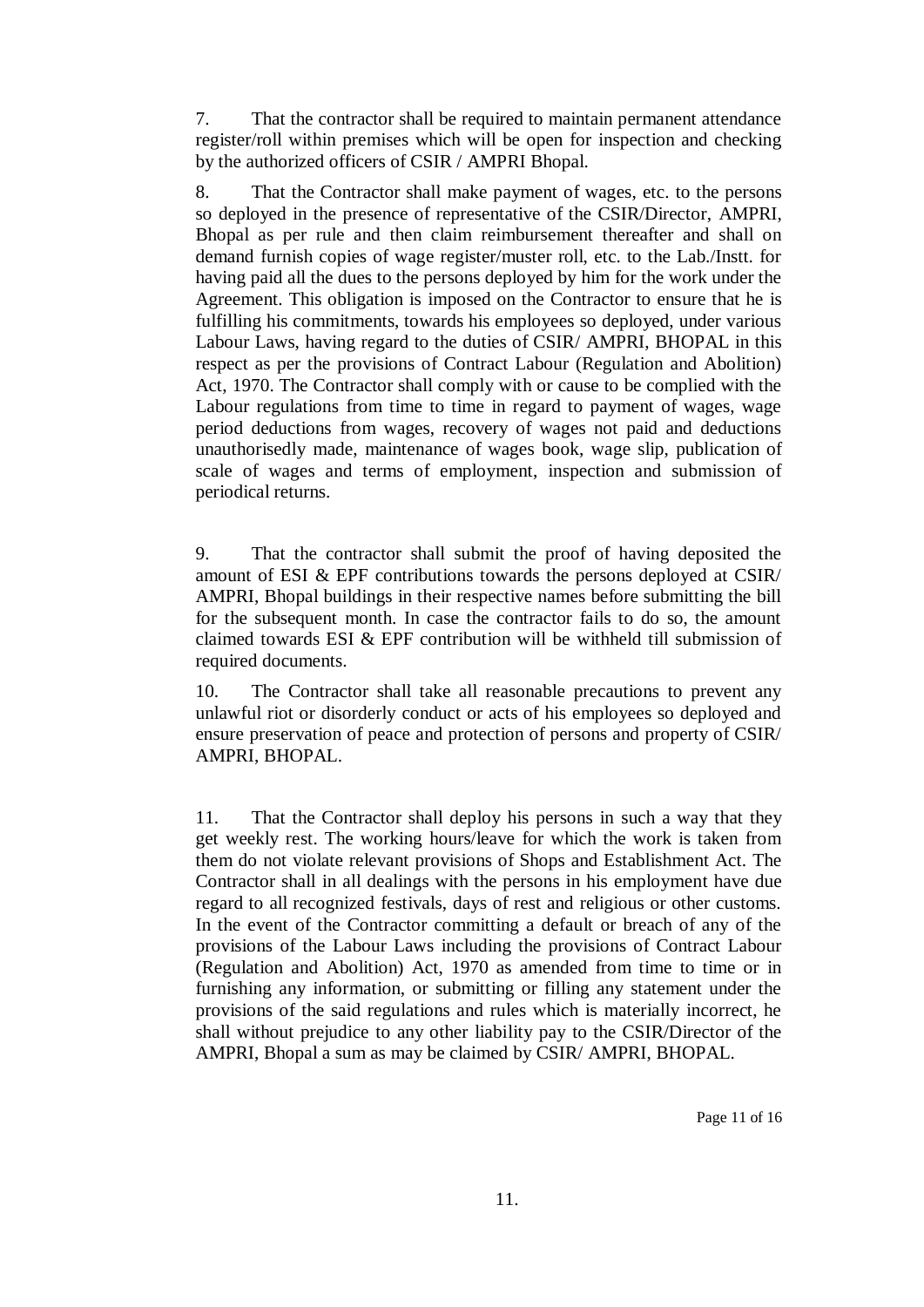12. The Contractor shall remove all workers deployed by him on termination of the contract or on expiry of the contract from the premises of the CSIR/ AMPRI, Bhopal and ensure that no such person shall create any disruption/hindrance/problem of any nature in CSIR/ AMPRI, Bhopal either explicitly or implicitly.

13. The security money so deposited shall be liable to be forfeited or appropriated in the event of unsatisfactory performance of the Contractor and / or loss/ damage if any sustained by the Institute on account of the failure or negligence of the workers deployed by him or in the event of breach of the agreement by the Contractor.

14. The security will be refunded to the Contractor within one month of the expiry of the contract only on the satisfactory performance of the contract.

15. That the Contractor shall keep the CSIR/ AMPRI, BHOPAL indemnified against all claims whatsoever in respect of the employees deployed by the Contractor. In case any employees of the Contractor so deployed enters in dispute of any nature whatsoever, it will be the primary responsibility of the Contractor to contest the same. In case CSIR/ AMPRI, BHOPAL is made party and is supposed to contest the case, the CSIR/ AMPRI, BHOPAL will be reimbursed for the actual expenses incurred towards Counsel fee and other expenses which shall be paid in advance by the Contractor to CSIR/ AMPRI, BHOPAL on demand. Further, the Contractor shall ensure that no financial or any other liability comes on CSIR/ AMPRI, BHOPAL in this respect of any nature whatsoever and shall keep CSIR/ AMPRI, BHOPAL indemnified in this respect.

16. The Contractor shall further keep the CSIR/ AMPRI, BHOPAL indemnified against any loss to the CSIR/ AMPRI, BHOPAL property and assets. The CSIR/ AMPRI, BHOPAL shall have further right to adjust and/or deduct any of the amounts as aforesaid from the payment due to the Contractor under this contract

#### **C. AMPRI, BHOPAL'S OBLIGATIONS**

1. That in consideration of the services rendered by the contractor as stated above, he shall be paid **service charge @ ……..% on minimum wage on monthly basis which shall remain fixed throughout the contractual period.** Such payment shall be reimbursed to the contractor after the workers have been paid monthly wage on or before the  $7<sup>th</sup>$  day of the month on the basis of the bills raised by the contractor and duly certified by the officer designated by Institute in this regard.

Page 12 of 16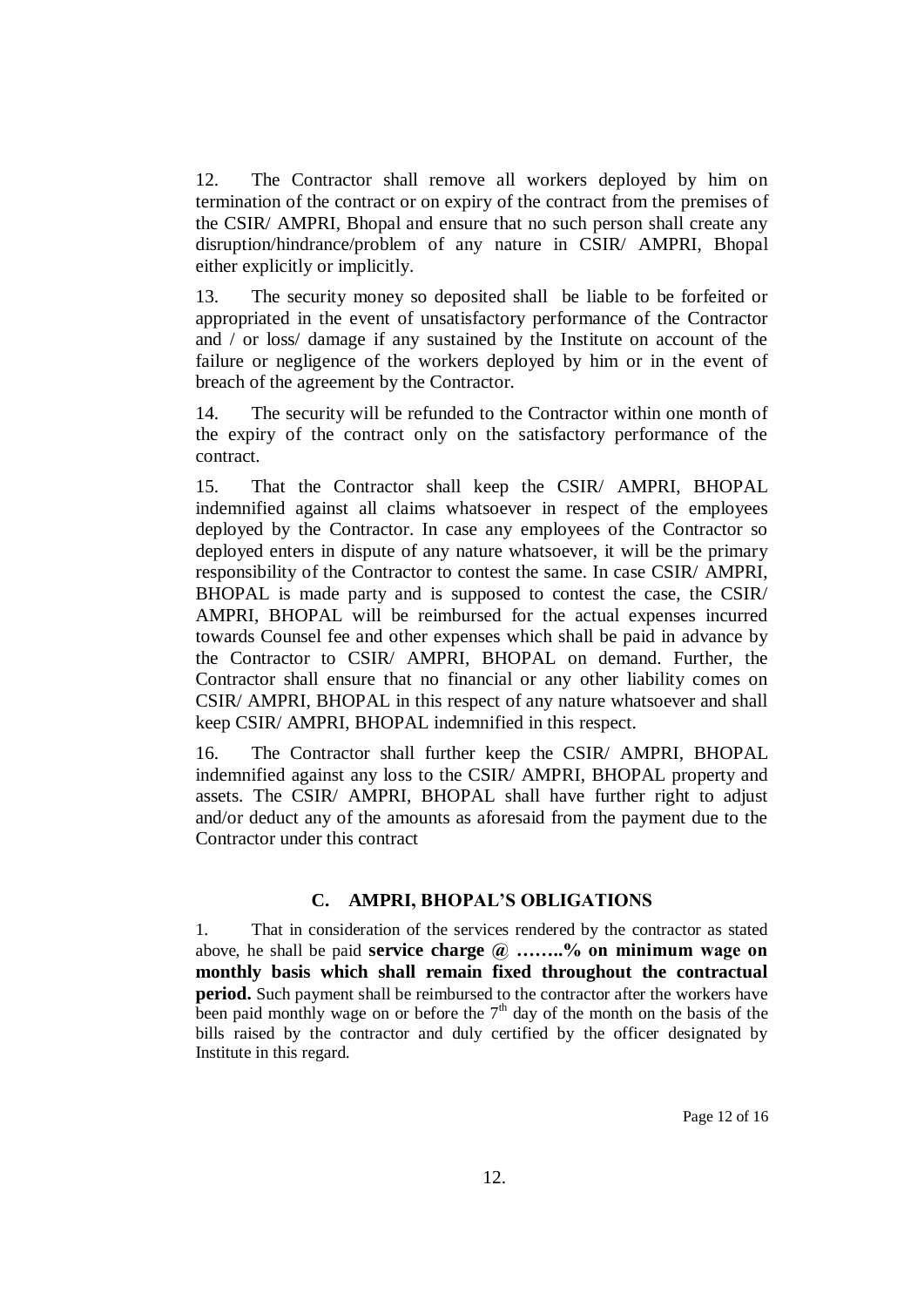- 2. That the aforesaid service charge has been agreed to be paid by CSIR/ AMPRI, Bhopal to the contractor every month.
- 3. That payment on account of enhancement/escalation charges on account of revision in wages by the appropriate Government from time to time shall be payable by the CSIR/ AMPRI, Bhopal to the contractor.
- 4. That the CSIR/ AMPRI, Bhopal shall reimburse the amount of service tax, if any, paid by the contractor to the authorities on account of the services rendered by him. This reimbursement shall be admissible on production of proof of deposit of the same by the contractor.

#### **D. PENALTIES / LIABILITIES**

- 1. That the Contractor shall be responsible for faithful compliance of the terms and conditions of this agreement. In the event of any breach of the agreement, the same may be terminated and the security deposit will be forfeited and further the work may be got done from another agency at his risk and cost.
- 2. That if the Contractor violates any of the terms and conditions of this agreement or commits any fault or their services are not to the entire satisfaction of officer authorized by the CSIR/Director of the Institute in this behalf, a penalty leading to a deduction up to maximum of 10% of the total amount of bill for a particular month will be imposed.

#### **E. COMMENCEMENT AND TERMINATION**

1. That this agreement shall come into force w.e.f. **……………** and shall remain in force for a period of …………. i.e. upto **………………**. This agreement may be extended on such terms and conditions as are mutually agreed upon.

2. That this agreement may be terminated on any of the following contingencies:-

a) On the expiry of the contract period as stated above

b) By giving one month's notice by CSIR/AMPRI, Bhopal on account of :

i) committing breach by the Contractor of any of the terms and conditions of this agreement.

Page 13 of 16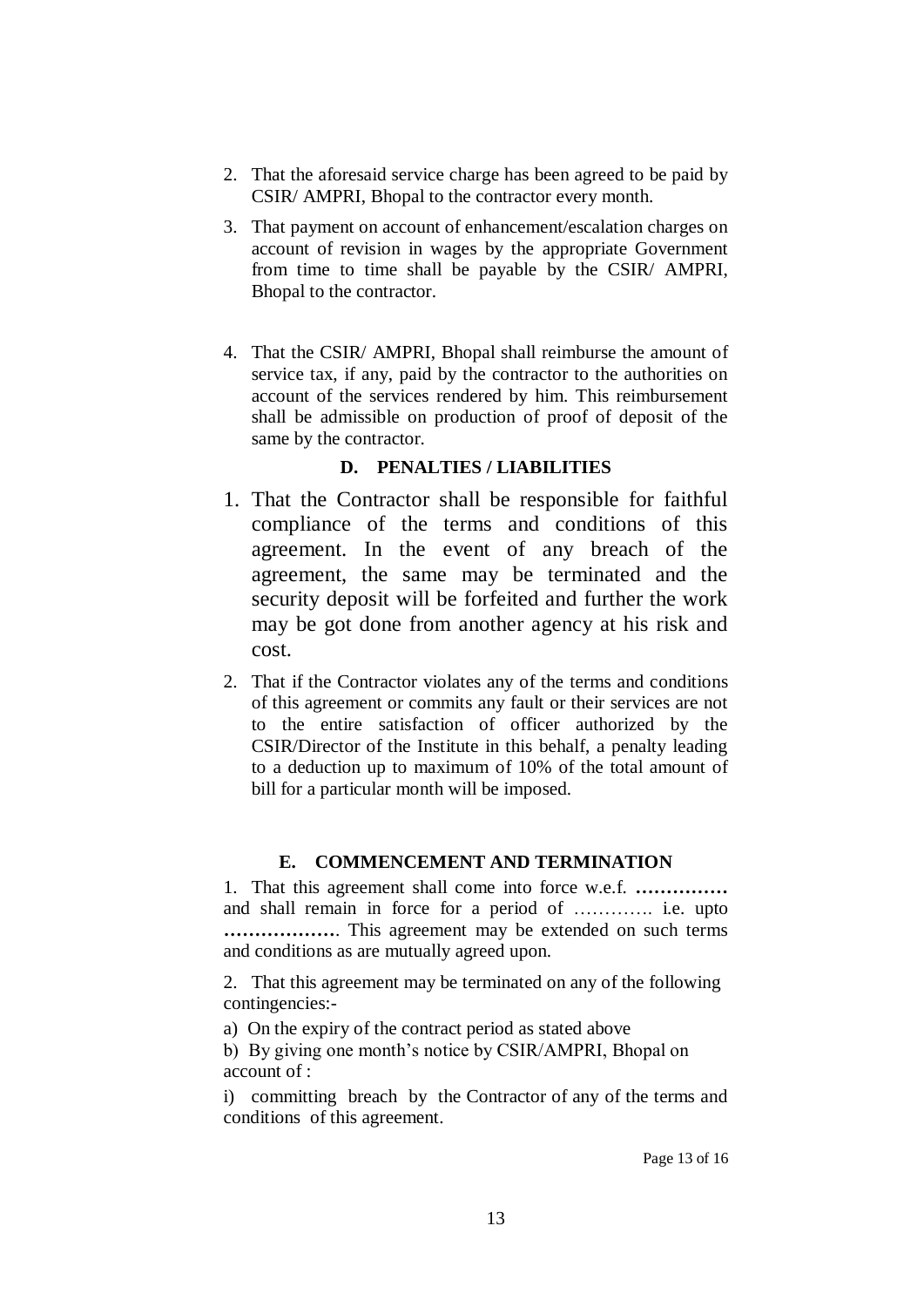ii) assigning the contract or any part thereof to any sub contractor by the Contractor without written permission of the Laboratory/Institute.

c) On contractor being declared insolvent by competent Court of Law.

During the notice period for termination of the contract, in the situation contemplated above, the contractor shall keep on discharging his duties as before till the expiry of notice period.

#### **F. ARBITRATION**

1. In the event of any question, dispute/difference arising under the agreement or in connection herewith (except as to matters the decision of which is specially provided under this agreement) the same shall be referred to the sole arbitration to DG, CSIR or his nominee.

2. The award of the arbitrator shall be final and binding on the parties. In the event of such arbitrator to whom the matter is originally referred is being transferred or vacating his office or resigning or refusing to work or neglecting his work or being unable to act for any reason whatsoever, the Director-General, CSIR shall appoint another person to act as arbitrator in place of the out-going arbitrator in accordance with the terms of this agreement and the persons so appointed shall be entitled to proceed with the reference from the stage at which it was left by his predecessor.

3. The Arbitrator may give interim award(s) and/or directions, as may be required.

4. Subject to the aforesaid provisions, the Arbitration & Conciliation Act, 1996 and the rules made hereunder and any modification thereof from time to time being in force shall be deemed to apply to the arbitration proceedings under this clause.

IN WITNESS WHEREOF the parties hereto have signed these presents on the date, month and year first above written.

#### **For and on behalf of The Contractor**

 For and on behalf of CSIR-Advanced Materials & Processes Research Institute Formerly : Regional Research Laboratory, (Council of Scientific & Industrial Research) Hoshangabad Road, Near Habibganj Naka, Bhopal - 462026 (M.P.)

WITNESS :

- 1. \_ \_ \_ \_ \_ \_ \_ \_ \_ \_ \_ \_ \_
- 2. \_ \_ \_ \_ \_ \_ \_ \_ \_ \_ \_ \_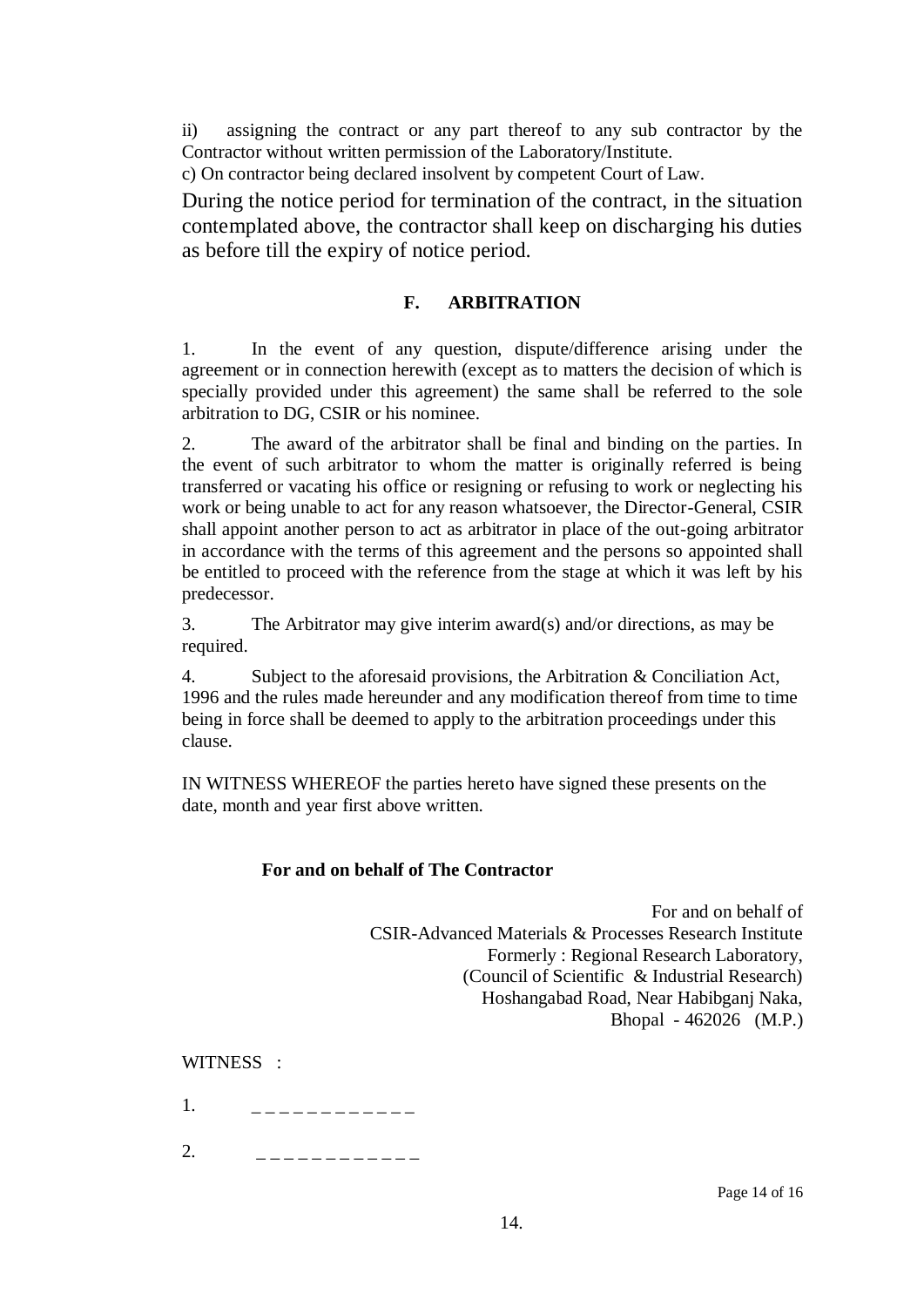#### **SCOPE OF WORK**

The Contractor's scope of work shall consist of providing Housekeeping services to the Institute like data entry, preparation of drawings, mechanical fabrications, computer operation/data entry/programming/ and general help in externally funded time bound projects.

 For this, various categories of manpower viz. skilled on contract basis are to be provided, based on requirements of the externally funded projects, which will vary from time to time.

The Contractor's scope of work will be for guest house and canteen maintenance, the objectives of the service provided for these activities can be grouped into two basic categories

- Room up-keeping
- Catering

GUEST HOUSE :

- (A) Room up-keeping : This service is mainly related to maintenance of cleanliness of the kitchen, two dining halls, rooms in the guest house (10 Nos.), hostel rooms (three) in the type I quarters and the surrounding areas. At present three workers (three skilled) are deployed for the above work. The activities are as follows:
	- i) Changing of bed sheets, pillow covers, towels, toiletries etc. as and when required
	- ii) Keeping the rooms (sweeping, moping, dusting, cab web removal etc.) and toilets (cleaning with harpic/acid phenyl etc.) clean with room fresheners and mosquito repellents etc.
	- iii) Reception assistance (24 hours) including record maintenance, collection & deposit the guest charges to the laboratory authorities
	- iv) Maintenance of guest house inventory.
	- v) Breakdown reporting.
	- vi) Arrangement to cope up with any kind of emergency/exigencies etc. Note :- Items for I to IV to be provided by AMPRI, Bhopal.
- (B) Catering: This service is mainly related to providing bed tea, breakfast, lunch and dinner services to the guests, visitors and AMPRI officers if any on special occasions. At present three workers (four workers) are deployed for the above work. The details of the services are as follows:

 Provide bed tea, breakfast, lunch/dinner for day to day guests as per the menu and approved rates list given by AMPRI to the contractor by deploying required manpower. Only manpower charges with statutory payments are payable by AMPRI, Bhopal.

Page 15 of 16